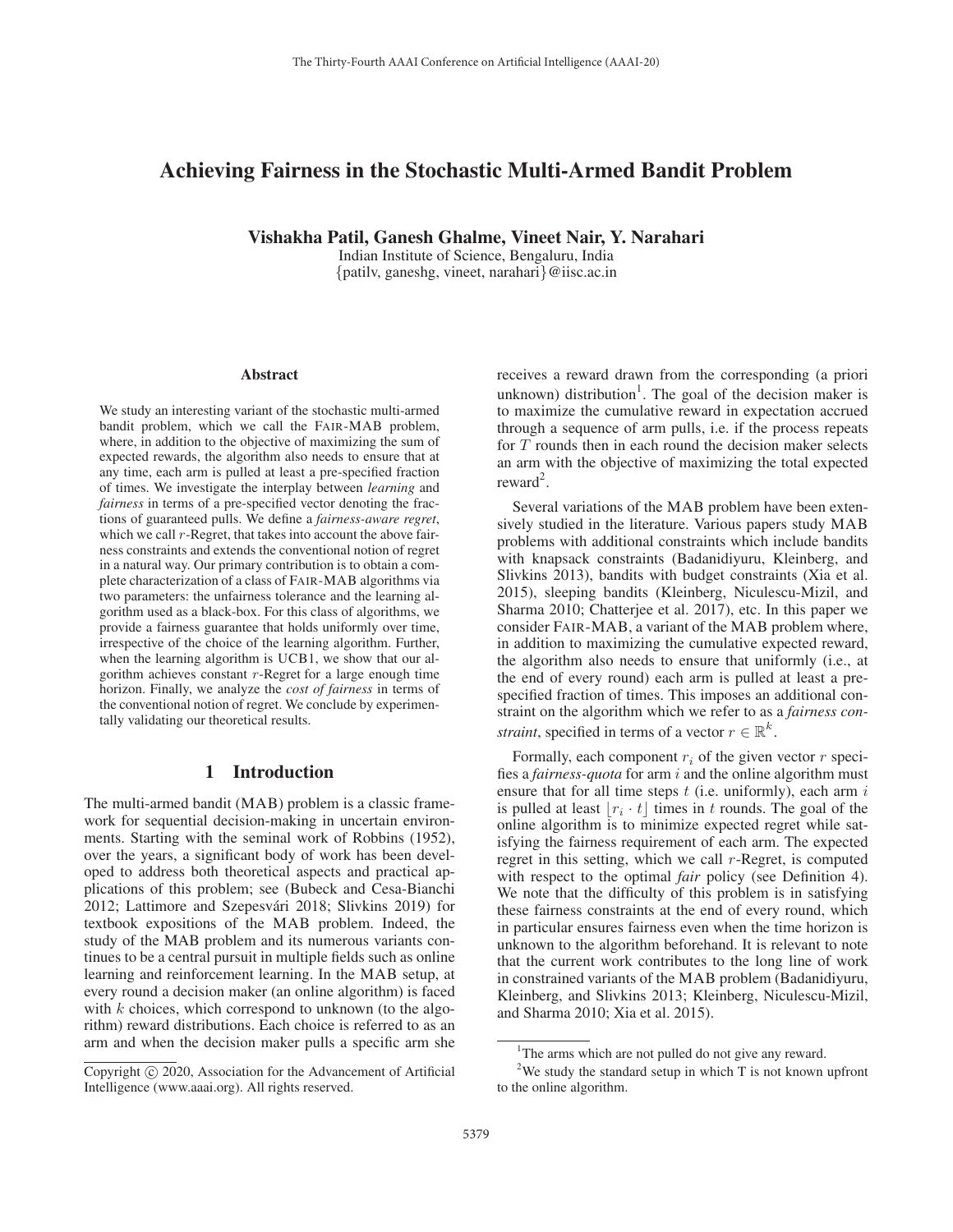The fairness constraints described above naturally capture many real-world settings wherein the arm pulls correspond to allocation of resources among agents with specified entitlements (quotas). The objective of ensuring a certain minimum allocation guarantee to each individual is, at times, at odds with the objective of maximizing efficiency, the classical goal of any learning algorithm. However, in many applications the allocation rules must consider such constraints in order to ensure fairness. The minimum entitlement over available resources secures the prerogative of individuals. For concreteness, we next present a motivating example.

The US Department of Housing and Urban Development recently sued Facebook for engaging in housing discrimination by targeting ads based on attributes such as gender, race, religion, etc. which are protected classes under the US law<sup>3</sup>. Facebook's algorithm that decides which ad should be shown to a particular user, inadvertently ends up discriminating because of the objective that it is trying to optimize. For example if the algorithm learns that it can generate more revenue by displaying an ad to more number of men as compared to women, then it would end up discriminating against women. The proposed FAIR-MAB model ensures that both men and women are shown the ad for at least a pre-specified fraction of the total number of ad displays, thereby preserving the fundamental right of equal access to opportunities. In a way, the minimum fraction guarantee also provides a moral justification to the chosen allocation rule by evaluating it to be fair under the veil of ignorance (Rawls 1971) in which an allocation rule is considered as a hypothetical agreement among free and equal individuals unaware of the natural capabilities and circumstantial advantages and biases they might have i.e. a socially agreed upon allocation in the original position (refer to (Freeman 2019; Heidari et al. 2018) for a detailed discussion).

The fairness model in this work naturally captures many resource allocation situations such as the sponsored ads on a search engine where each advertiser should be guaranteed a certain fraction of pulls in a bid to avoid monopolization of ad space; crowd-sourcing where each crowd-worker is guaranteed a fraction of tasks in order to induce participation; and a wireless communication setting where the receiver must ensure minimum quality of service to each sender. The work by (Li, Liu, and Ji 2019) contains a detailed discussion of these applications. We discuss other related works on fairness in Section 7.

Our contributions: We first define the FAIR-MAB problem in Section 2. Any FAIR-MAB algorithm is evaluated based on two criteria: the fairness guarantee it provides and its r-Regret. The fairness notion that we consider requires that the fairness constraints be satisfied after each round, and the r-Regret notion is a natural extension of the conventional notion of regret which is defined with respect to an optimal policy that satisfies the fairness constraints. The uniform time fairness guarantee that we seek ensures fairness even in *horizon-agnostic case*, that is when the time horizon

 $T$  is unknown to the algorithm. We remark that, even when the horizon  $T$  is known, the intuitive approach of pulling each arm sufficiently many times to satisfy its fairness constraint does not guarantee fairness at the end of each round. The reader is referred to the Appendix of the extended version<sup>4</sup>. As our primary contribution, in Section 3, we define a class of FAIR-MAB algorithms, called FAIR-LEARN, characterized by two parameters: the unfairness tolerance and the learning algorithm used as a black-box. We prove that any algorithm in FAIR-LEARN satisfies the fairness constraints at any time t. Thus the fairness guarantee for FAIR-LEARN holds uniformly over time, independently of the choice of the learning algorithm. We note here that our meta-algorithm FAIR-LEARN, allows any MAB algorithm to be plugged-in as a black-box. This simple yet elegant framework can be implemented on top of any existing MAB algorithm to ensure fairness with quantifiable loss in terms of regret. The practical applicability of our algorithm is a notable feature of this work.

When the learning algorithm is UCB1, we prove a sublogarithmic r-Regret bound for the FAIR-UCB algorithm. Additionally, for sufficiently large  $T$  we see that the FAIR-UCB incurs constant  $r$ -Regret. We then evaluate the cost of fairness in FAIR-MAB with respect to the *conventional* notion of regret in Section 4. We conclude by providing detailed experimental results to validate our theoretical guarantees in Section 6. In particular, we compare the performance of FAIR-UCB with LFG algorithm proposed in (Li, Liu, and Ji 2019), which is the work closest to the current paper. We remark here that we obtain a much stronger fairness guarantee that holds at any time, unlike the asymptotic fairness guarantee of LFG . We also prove a better regret bound with finer dependence on the problem instance parameters. Section 7 provides a detailed comparison.

## 2 The Model

In this section we formally define the FAIR-MAB problem, the notion of fairness, and the concept of  $r$ -regret used in this work.

### The FAIR-MAB Problem

An instance of the FAIR-MAB problem is a tuple  $\langle T, [k], (\mu_i)_{i \in [k]}, (r_i)_{i \in [k]} \rangle$ , where T is the time horizon,  $[k] = \{1, 2, \ldots, k\}$  is the set of arms,  $\mu_i \in [0, 1]$  represents the mean of the reward distribution  $\mathcal{D}_i$  associated with arm i, and  $(r_i)_{i \in [k]}$  represents the fairness constraint vector. In the FAIR-MAB setting, the fairness constraints are exogenously specified to the algorithm in the form of a vector  $r = (r_1, r_2, \dots, r_k)$  where  $r_i \in [0, 1/k)$ , for all  $i \in [k]$ ,<br>and consequently  $\sum_{i \in [k]} r_i < 1$  and  $r_i$  denotes the mini-<br>mum fraction of time an arm  $i \in [k]$  has to be nulled in T. mum fraction of times an arm  $i \in [k]$  has to be pulled in T rounds, for any T. We consider  $r_i \in [0, 1/k)$  to be consistent with the notion of *proportionality* wherein, guaranteeing any

<sup>3</sup> https://www.technologyreview.com/s/613274/facebookalgorithm-discriminates-ai-bias/

<sup>4</sup> Extended version can be found at https://arxiv.org/abs/1907. 10516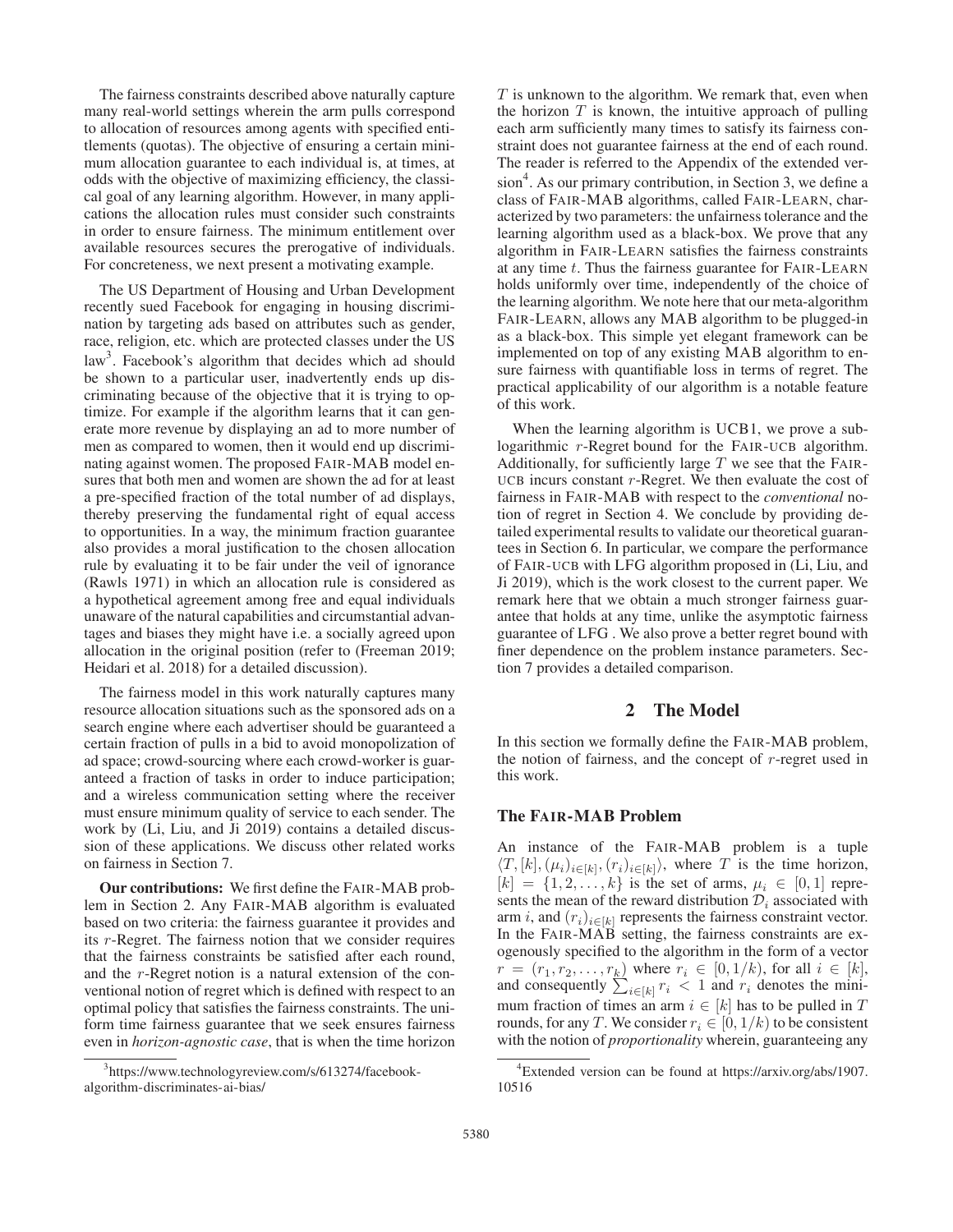arm a fraction greater than its proportional fraction, which is 1/k, is *unfair* in itself.

In each round  $t$ , a FAIR-MAB algorithm pulls an arm  $i_t \in [k]$  and collects the reward  $X_{i_t} \sim \mathcal{D}_{i_t}$ . We assume that the reward distributions are  $Bernoulli(\mu_i)$  for each arm  $i \in$  $[k]$ . This assumption holds without loss of generality since one can reduce the MAB problem with general distributions supported on [0,1] to a MAB problem with Bernoulli rewards using the extension provided in (Agrawal and Goyal 2012). Note that the true value of  $\mu = (\mu_1, \mu_2, \dots, \mu_k)$  is *unknown* to the algorithm. Throughout this paper we assume without loss of generality that  $\mu_1 > \mu_2 > \ldots > \mu_k$  and arm 1 is called the *optimal* arm. Next, we formalize the notions of fairness and regret used in the paper.

## Notion of Fairness

Let  $N_{i,t}$  denote the number of times arm i is pulled in t rounds. We first present the definition of fairness proposed by (Li, Liu, and Ji 2019) and then define the stronger notion of fairness considered in this paper.

Definition 1. (Li, Liu, and Ji 2019) A FAIR-MAB algorithm A is called (asymptotically) fair if  $\liminf_{t\to\infty} \mathbb{E}_{\mathcal{A}}[r_i - N_{i+1}] \leq 0.5$  $\left[\frac{N_{i,t}}{t}\right] \leq 0$  for all  $i \in [k]$ .

We refer to the above notion of fairness as *asymptotic fairness*. We now define a much stronger notion of fairness that holds over all rounds and is parameterized by the *unfairness tolerance* allowed in the system which is denoted by a constant  $\alpha \geq 0$ .

**Definition 2.** Given an *unfairness tolerance*  $\alpha > 0$ , a FAIR-MAB algorithm A is said to be  $\alpha$ -fair if  $|r_i t | - N_{i,t} \leq \alpha$ for all  $t \leq T$  and for all arms  $i \in [k]$ .

In particular, if the above guarantee holds for  $\alpha = 0$ , then we call the FAIR-MAB algorithm *fair*. Note that our fairness guarantee holds uniformly over the time horizon and for any sequence of arm pulls  $(i_t)_{t \leq T}$  by the algorithm. Hence it is much stronger than the guarantee in (Li, Liu, and Ji 2019) which only guarantees asymptotic fairness (Definition 1). Notice that for any given constant  $\alpha \geq 0$ ,  $\alpha$ -fairness (Definition 2) implies asymptotic fairness.

### Notions of Regret

In the MAB setting, the optimal policy is the one which pulls the optimal arm in every round. The regret of a MAB algorithm is defined as the difference between the cumulative reward of the optimal policy and that of the algorithm.

**Definition 3.** The expected regret of a MAB algorithm  $\mathcal A$ after  $T$  rounds is defined as:

$$
\mathcal{R}_{\mathcal{A}}(T) = \sum_{i \in [k]} \Delta_i \cdot \mathbb{E}[N_{i,T}] \tag{1}
$$

where  $\Delta_i = \mu_1 - \mu_i$  and  $N_{i,T}$  denotes the number of pulls of an arm  $i \in [k]$  by  $A$  in  $T$  rounds.

We call an algorithm optimal if it attains zero regret. It is easy to see that the above notion of regret does not adequately quantify the performance of a FAIR-MAB algorithm as the optimal policy here does not account for the fairness constraints. Also, note that the conventional regret in the FAIR-MAB setting can be  $O(T)$  (see Section 4 for further details). Hence, we first state the fairness-aware optimal policy that we consider as a baseline.

**Observation 1.** A FAIR-MAB algorithm  $A$  is optimal iff A satisfies the following: if  $r_iT$  –  $\alpha > 0$  then  $N_{i,T}$  =  $\lfloor r_i T \rfloor - \alpha$ , else  $N_{i,T} = 0$ , for all  $i \neq 1$ .

From Observation 1 we have that an optimal FAIR-MAB algorithm that knows the value of  $\mu$  must play sub-optimal arms exactly  $|r_i \cdot T| - \alpha$  times in order to satisfy the fairness constraint and play the optimal arm (arm 1) for the rest of the rounds i.e. for  $T - \sum_{i \neq 1} [r_i \cdot T] + (k-1)\alpha$  rounds. The regret<br>of an algorithm is compared with such an optimal policy that of an algorithm is compared with such an optimal policy that satisfies the fairness constraints in the FAIR-MAB setting.

**Definition 4.** Given a fairness constraint vector  $r =$  $(r_1, r_2,...,r_k)$  and the *unfairness tolerance*  $\alpha \geq 0$ , the fairness-aware  $r$ -Regret of a FAIR-MAB algorithm  $A$  is defined as:

$$
\mathcal{R}_{\mathcal{A}}^{r}(T) = \sum_{i \in [k]} \Delta_i \cdot \left( \mathbb{E}[N_{i,T}] - \max(0, \lfloor r_i \cdot T \rfloor - \alpha) \right)
$$
\n(2)

The max(0,  $|r_i \cdot T| - \alpha$ ) in the above definition accounts for the number of pulls of arm  $i$  made by the optimal algorithm to satisfy its fairness constraint. Also the r-Regret of an algorithm that is not  $\alpha$ -fair could be negative but this is an infeasible solution. A learning algorithm that pulls a suboptimal arm i for more than  $\lfloor r_i T \rfloor - \alpha$  rounds, incurs a regret of  $\Delta_i = \mu_1 - \mu_i$  for each extra pull. The technical difficulties in designing an optimal algorithm for the FAIR-MAB problem are the conflicting constraints on the quantity  $N_{i,T} - [r_i]$  for a sub-optimal arm  $i \neq 1$ : at any time T for<br>the algorithm to be fair we want  $N_{i,T} - [r_i]$  to be at least the algorithm to be fair we want  $N_{i,T} - |r_iT|$  to be at least  $\alpha$  whereas to minimize the regret we want  $N_{i,T} - [r_i]$  to be close to  $\alpha$ .

## 3 A Framework for Fair MAB Algorithms

In this section, we provide the framework of our proposed class of FAIR-MAB algorithms. Our meta-algorithm FAIR-LEARN is given in Algorithm 1. The key result in this work is the following theorem, which guarantees that FAIR-LEARN is  $\alpha$ -fair (see Definition 2), independent of the choice of the learning algorithm  $LEARN(\cdot)$ . Note that the fairness guarantee holds uniformly over the time horizon, for any sequence of arm pulls by FAIR-LEARN.

**Theorem 1.** *For a given*  $\alpha \geq 0$  *and for any given fairness constraint vector*  $r = (r_1, r_2, \ldots, r_k)$  *where*  $r_i \in [0, \frac{1}{k})$  *for all*  $i \in [k]$  **FAIR-LEARN** *is*  $\alpha$ *-fair irrespective of the choice all*  $i \in [k]$ , FAIR-LEARN *is*  $\alpha$ -*fair irrespective of the choice of the learning algorithm*  $LEARN(\cdot)$ .

The proof of Theorem 1 is given in Section 5. The guarantee in the above theorem also holds when  $\alpha = 0$  and hence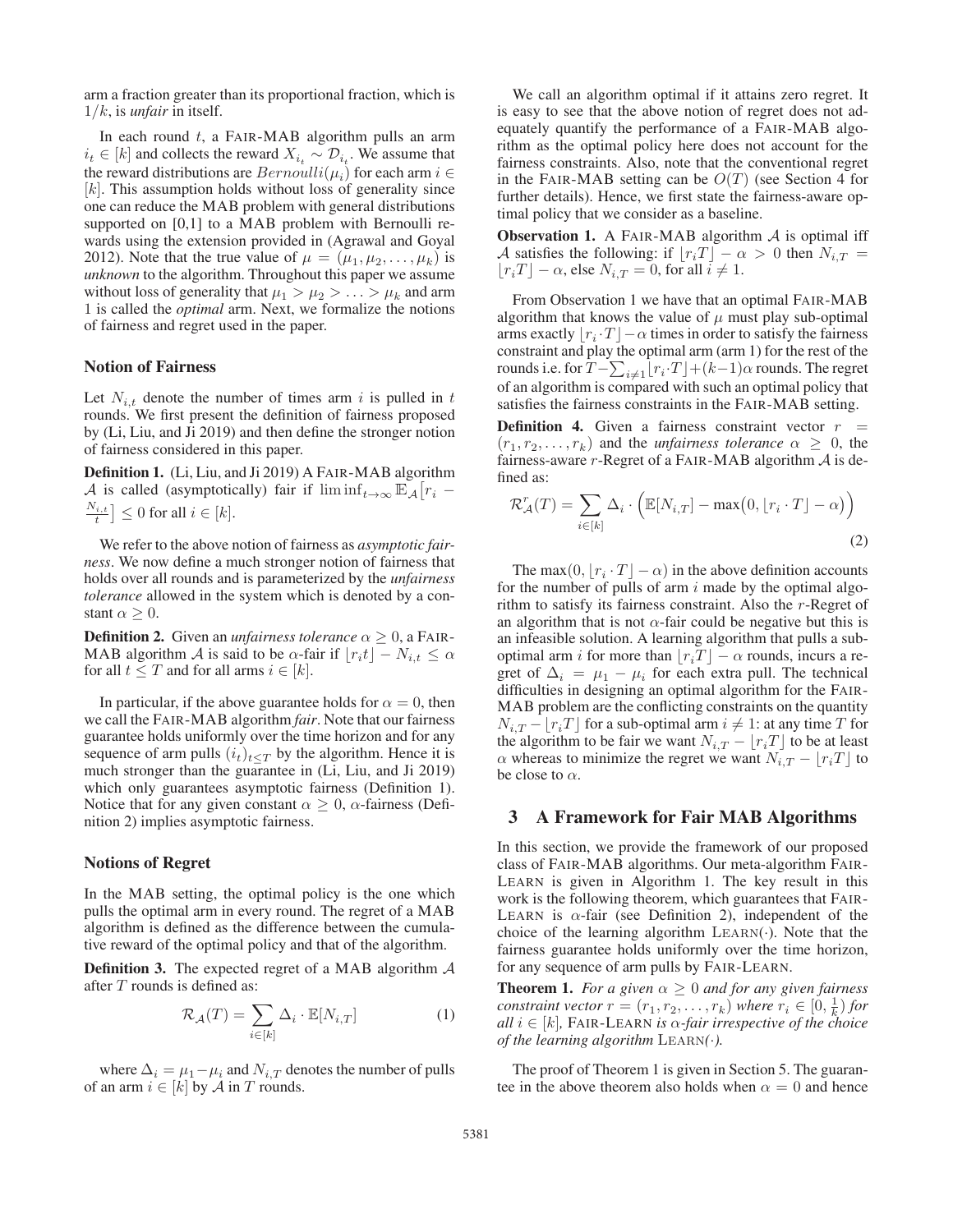Algorithm 1: FAIR-LEARN

**Input:**  $[k], (r_i)_{i \in [k]}, \alpha \geq 0$ , LEARN(·) 1 Initialize: 2  $N_{i,0} = 0$  for all  $i \in [k]$ 3  $S_{i,0} = 0$  for all  $i \in [k]$ , where  $S_{i,t} =$  total reward of arm  $i$  in  $t$  rounds 4 **for**  $t = 1, 2, ...$  **do**<br>5 **Define** :  $A(t) =$ 5 Define :  $A(t) = \left\{ i \mid r_i \cdot (t-1) - N_{i,t-1} > \alpha \right\}$ 6 Pull arm  $i_t =$  $\sqrt{ }$  $\overline{J}$  $\sqrt{2}$  $\begin{array}{lll} \arg \max_{i \in [k]} & (r_i \cdot (t-1) - N_{i,t-1}) & \text{If} A(t) \neq \emptyset \end{array}$ LEARN( $N_t$ ,  $S_t$ ) Otherwise 7 | Update parameters  $N_t$  and  $S_t$ 8 end

FAIR-LEARN with  $\alpha = 0$  is *fair*. In particular, when the learning algorithm  $LEARN() = UCB1$ , we call this algorithm FAIR-UCB. We provide the r-Regret bound for FAIR-UCB.

Theorem 2. *The* r*-Regret of* FAIR-UCB *is given by*

$$
\mathcal{R}_{\text{FAIR-UCB}}^r(T) \le \left(1 + \frac{\pi^2}{3}\right) \cdot \sum_{i \in [k]} \Delta_i
$$

$$
+ \sum_{\substack{i \in S(T) \\ i \neq 1}} \Delta_i \cdot \left(\frac{8 \ln T}{\Delta_i^2} - \left(r_i \cdot T - \alpha\right)\right)
$$

where  $S(T) = \left\{ i \in [k] \mid r_i \cdot T - \alpha < \frac{8 \ln T}{\Delta_i^2} \right\}$  *. In particular*  $for large enough T, \, \mathcal{R}_{\text{FAIR-UCB}}^{r}(T) \leq \left(1 + \frac{\pi^2}{3}\right) \cdot \sum_{i \in [k]} \Delta_i.$ 

Theorem 2 is proved in Section 5. Observe that if  $S(T) \neq$  $\emptyset$  the r-Regret of FAIR-UCB is sub-logarithmic and if  $S(T)$ <br>=  $\emptyset$  then the r-Regret is constant. We prove the distribution- $=$  Ø then the r-Regret is constant. We prove the distributionfree regret of FAIR-UCB in Theorem  $3<sup>5</sup>$ .

Theorem 3. *The distribution-free* r*-Regret of* FAIR-UCB *is* √  $O(\sqrt{T \ln T})$ .

We conclude this section by observing that as the fairness guarantees of FAIR-LEARN hold without any loss in  $LEARN(\cdot)$ , this framework can easily be made operational in practice.

## 4 Cost of Fairness

Our regret guarantees until now have been in terms of r-Regret, but now we evaluate the *cost of fairness* in terms of the conventional notion of regret. In particular, we show the trade-off between the conventional regret and fairness in terms of the *unfairness tolerance* .

Theorem 4. *The expected regret of* FAIR-UCB *is given by*

$$
\mathcal{R}(T) \leq \sum_{i \in S(T)} (r_i \cdot T - \alpha) \cdot \Delta_i + \sum_{\substack{i \in S(T) \\ i \neq 1}} 8 \ln T / \Delta_i
$$

$$
+ \sum_{i \in [k]} (1 + \pi^2 / 3) \cdot \Delta_i
$$

$$
(\text{where } S(T) = \{ i \mid (r_i \cdot T - \alpha) < 8 \ln T / \Delta_i^2 \}.)
$$

Theorem 4 captures the explicit trade-off between regret and fairness in terms of the *unfairness tolerance* parameter  $\alpha$ . If  $S(T) = \emptyset$  we have that the regret is  $O(\ln T)$ . This implies that if  $\alpha > r_i T - 8 \ln T / \Delta_i^2$  for all  $i \neq 1$ , then the regret is  $O(\ln T)$ . However if  $S(T) \neq \emptyset$  then for each the regret is  $O(\ln T)$ . However, if  $S(T) \neq \emptyset$  then for each  $i \in S(T)$  an additional regret equal to  $r \cdot T - \alpha$  is incurred in  $i \in S(T)$ , an additional regret equal to  $r_iT - \alpha$  is incurred in which case the regret is  $O(T)$ . We complement these results with simulations in Section 6.

## 5 Proof of Theoretical Results

#### Proof of Theorem 1

After each round t (and before round  $t + 1$ ), we consider the  $k + 1$  sets,  $M_{1,t}, M_{2,t}, \ldots, M_{k,t}$ , and  $S_t$ , as defined below:

• arm  $i \in M_{j,t} \iff \alpha + \frac{(k-j)}{k} \leq r_i t - N_{i,t} < \alpha +$  $\bullet$   $\frac{(k-j+1)}{k}, \forall j \in [k]$ <br>  $\bullet$  arm  $i \in S_t$  ⇔  $r_i t - N_{i,t} < \alpha$ 

• arm 
$$
i \in S_t \iff r_i t - N_{i,t} < \alpha
$$



Figure 1: Partition of the arms

Let  $V_{j,t} = \biguplus_{\ell=1}^{j} M_{\ell,t}$ , for all  $j \in [k]$ . Then the following lemma guarantees the fairness of the algorithm and is at the lemma guarantees the fairness of the algorithm and is at the heart of the proof. The proof of the theorem is immediate from the proof of the lemma.

**Lemma 1.** *For*  $t \geq 1$ *, we have* 

- *1.*  $V_{k}$  +  $\,\,\forall B_f = [k]$
- 2.  $|V_{i,t}| \leq j$ , for all  $j \in [k]$

Condition 1 in Lemma 1 ensures that at any time  $t \geq 1$ , the  $k + 1$  sets  $M_{1,t}, M_{2,t}, \ldots, M_{k,t}, S_t$  form a partition of the set [k] of arms. Hence the arm pulled at the  $(t + 1)$ -th round by the algorithm is from one of these  $k + 1$  sets. As a part of the proof of Lemma 1, in Observation 2 we show that if  $i_{t+1}$  is the arm pulled at the  $(t + 1)$ -th round then after  $t + 1$ 

<sup>&</sup>lt;sup>5</sup>The proofs of Theorems 3 and 4 can be found in the extended version of this paper.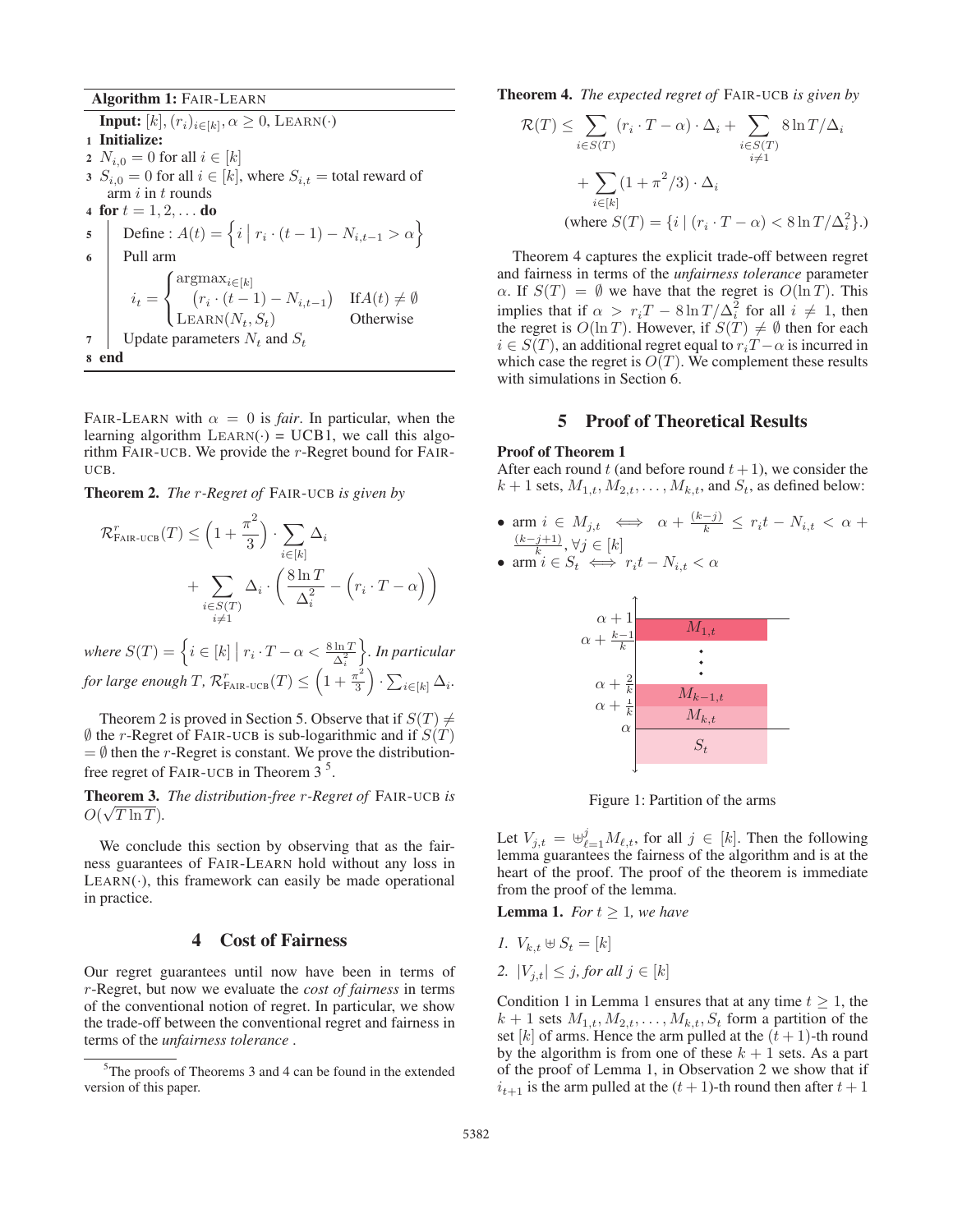rounds  $i_{t+1} \in M_{k,t+1} \oplus S_{t+1}$ . Also in Observation 3 we show that if an arm  $i \in M_{i,t}$  is not pulled in the  $(t + 1)$ -th round then after  $t + 1$  rounds arm  $i \in M_{i-1,t+1} \oplus M_{i,t+1}$ for all  $j \in [2, k]$ . We note that the two conditions in Lemma 1 are true after the first round, and then the Observations 2 and 3 together ensure that these conditions remain true for all  $t > 1$ . Hence, all arms  $i \in [k]$  satisfy  $r_i t - N_{i,t} < \alpha + 1$ for all  $t \geq 1$ , which implies  $\lfloor r_i t \rfloor - N_{i,t} \leq \alpha$ . In particular, we have  $\lfloor r_i t \rfloor - N_{i,t} \leq \alpha$ , for all  $t \geq 1$ , for all  $i \in [k]$ , which by Definition 2 proves that FAIR-LEARN is  $\alpha$ -fair.

*Proof of Lemma 1*: We begin with two complementary observations and then prove the lemma by induction.

**Observation 2.** Let  $i$  be the arm pulled by FAIR-LEARN in round  $t + 1$ .

1. if 
$$
i \in S_t
$$
, then  $i \in S_{t+1}$   
2. if  $i \in M_{j,t}$  for some  $j \in [k]$ , then  $i \in M_{k,t+1} \uplus S_{t+1}$ 

*Proof. Case 1:*  $i \in S_t \implies r_i t - N_{i,t} < \alpha$ . Then after round  $t + 1$ , we have

$$
r_i(t+1) - N_{i,t+1} = r_i t + r_i - N_{i,t} - 1
$$
  

$$
< \alpha - (1 - r_i)
$$
  

$$
< \alpha
$$
 (Since  $1 - r_i > 0$ )

$$
\implies i \in S_{t+1}
$$

*Case 2:*  $i \in M_{j,t}$  for some  $j \in [k] \implies r_i t - N_{i,t} <$  $\alpha + \frac{(k-j+1)}{k}$ . Then after round  $t + 1$ , we have

$$
r_i(t+1) - N_{i,t+1} = r_i t + r_i - N_{i,t} - 1
$$
  

$$
< \alpha + \frac{(k-j+1)}{k} - (1 - r_i)
$$
  

$$
< \alpha - \frac{j}{k} + \frac{1}{k} + r_i
$$
  

$$
< \alpha + r_i < \alpha + \frac{1}{k} \text{ (Since } r_i < \frac{1}{k})
$$
  

$$
\implies i \in M_{k,t+1} \oplus S_{t+1} \square
$$

**Observation 3.** Let  $i \in [k]$  be any arm not pulled at time  $t+1$ .

- 1. If  $i \in S_t$ , then  $i \in S_{t+1} \oplus M_{k,t+1}$
- 2. If  $i \in M_{j,t}$  for  $j \in [2, k]$ , then  $i \in M_{j-1,t+1} \oplus M_{j,t+1}$

*Proof. Case 1:*  $i \in S_t \implies r_i t - N_{i,t} < \alpha$ . Then after round  $t + 1$ , we have

$$
r_i(t+1) - N_{i,t+1} = r_i t - N_{i,t} + r_i \qquad (N_{i,t+1} = N_{i,t})
$$
  

$$
< \alpha + r_i \ < \ \alpha + \frac{1}{k} \quad (\text{Since } r_i < \frac{1}{k})
$$
  

$$
\implies i \in S_{t+1} \oplus M_{k,t+1}
$$

*Case 2:*  $i \in M_{j,t}$  for some  $j \in [2, k] \implies \alpha + \frac{k-j}{k} \leq$ 

 $r_i t - N_{i,t} < \alpha + \frac{(k-j+1)}{k}$ . Then after round  $t + 1$ , we have

$$
r_i(t+1) - N_{i,t+1} = r_i t - N_{i,t} + r_i
$$
  
\n
$$
< \alpha + \frac{(k-j+1)}{k} + r_i
$$
  
\n
$$
< \alpha + \frac{(k-j+1)}{k} + \frac{1}{k}
$$
  
\n
$$
= \alpha + \frac{(k-(j-1)+1)}{k}
$$
  
\nand 
$$
r_i t - N_{i,t} + r_i \ge \alpha + \frac{k-j}{k} + r_i \ge \alpha + \frac{k-j}{k}
$$
  
\n
$$
\implies i \in M_{i-1,t+1} \oplus M_{i,t+1}
$$

With the above observation we complete the proof of the lemma using induction.

Induction base case  $(t = 1)$ : Let  $i_1$  be the arm pulled at  $t =$ 1. Then

$$
r_{i_1}t - N_{i_1,1} = r_{i_1} - 1 < 0 \le \alpha
$$
\n
$$
\implies i_1 \in S_1
$$

 $\Rightarrow i_1 \in S_1$ <br>For all  $i \neq i_1$ , we have  $r_i t - N_{i,1} = r_i < \frac{1}{k} \leq \alpha + \frac{1}{k} \Rightarrow i \in S_1 \oplus M_{i-1}$ . Hence  $V_{i-1} \oplus S_2 = [k] \cup V_{i-1} < k-1$  and  $i \in S_1 \oplus M_{k,1}$ . Hence,  $V_{k,1} \oplus S_1 = [k], |V_{k,1}| \leq k - 1$ , and  $|V_{k,1}| = 0$  for all  $i \in [k-1]$ . Thus, conditions (1) and (2) of  $|V_{j,1}| = 0$  for all  $j \in [k-1]$ . Thus, conditions (1) and (2) of the lemma hold the lemma hold.

Inductive Step: Assuming the conditions in the lemma hold after round t, we show that they hold after round  $t + 1$ .

*Case 1:*  $i_{t+1} \in S_t$ . From Observation 2, we know  $i_{t+1} \in$  $S_{t+1}$ . From Observation 3, we know that for any arm  $i \neq$  $i_{t+1}, i \in S_{t+1} \oplus M_{k,t+1}$ . Hence,  $V_{k,t+1} \oplus S_{t+1} = [k],$ <br> $|V_{t,t+1}| = 0$  for all  $j \in [k-1]$  and  $|V_{t,t+1}| \leq k-1$  $|V_{j,t+1}| = 0$  for all  $j \in [k-1]$ , and  $|V_{k,t+1}| \leq k-1$ .<br>Thus Conditions (1) and (2) in the lemma hold after round Thus, Conditions (1) and (2) in the lemma hold after round  $t+1$ .

*Case 2:*  $i_{t+1} \in M_{a,t}$ , for some  $a \in [k]$ .

$$
i_{t+1} \in M_{a,t} \implies i_{t+1} \in V_{a,t}
$$
  
\n
$$
\implies |V_{j,t}| = 0 \quad \text{for all } j \in [1, a-1] \text{ if } a > 1
$$

From Observation 2, we know  $i_{t+1} \in S_{t+1} \oplus M_{k,t+1}$ , and from Observation 3, we infer that  $V_{i-1,t+1} = V_{i,t} \setminus \{i_{t+1}\}\$ for all  $j \in [2, k]$ . Also,

$$
|V_{j,t} \setminus \{i_{t+1}\}| \leq j - 1 \quad \text{for all } j \in [a, k]
$$
  
\n
$$
\implies |V_{j,t+1}| \leq j \quad \text{for all } j \in [k]
$$

Also,  $V_{k,t+1} \oplus S_{t+1} = [k]$ . Hence, Conditions (1) and (2) of the lemma hold after round  $t + 1$ . the lemma hold after round  $t + 1$ .

#### Proof of Theorem 2

The regret analysis of FAIR-UCB builds on the regret analysis of UCB1 which we give in the Appendix of the extended version. In Appendix A we also introduce the notations used in this proof. The UCB1 estimate of the mean of arm *i* denoted as  $\bar{\mu}_i(t) = \hat{\mu}_{i,N_{i,t-1}} (t - 1) + c_{t,N_{i,t-1}}$ , where  $\hat{\mu}_{i,N_{i,t-1}}(t-1)$  is the empirical estimate of the mean of arm *i* when it is pulled  $N_{i,t-1}$  times in  $t-1$  rounds and  $c_{t,N_{i,t-1}} = \sqrt{\frac{2 \ln t}{N_{i,t-1}}}$  $\frac{2 \ln t}{N_{i,t-1}}$  is the confidence interval of the arm i at round  $t$ . Similar to the analysis of the UCB1 algorithm,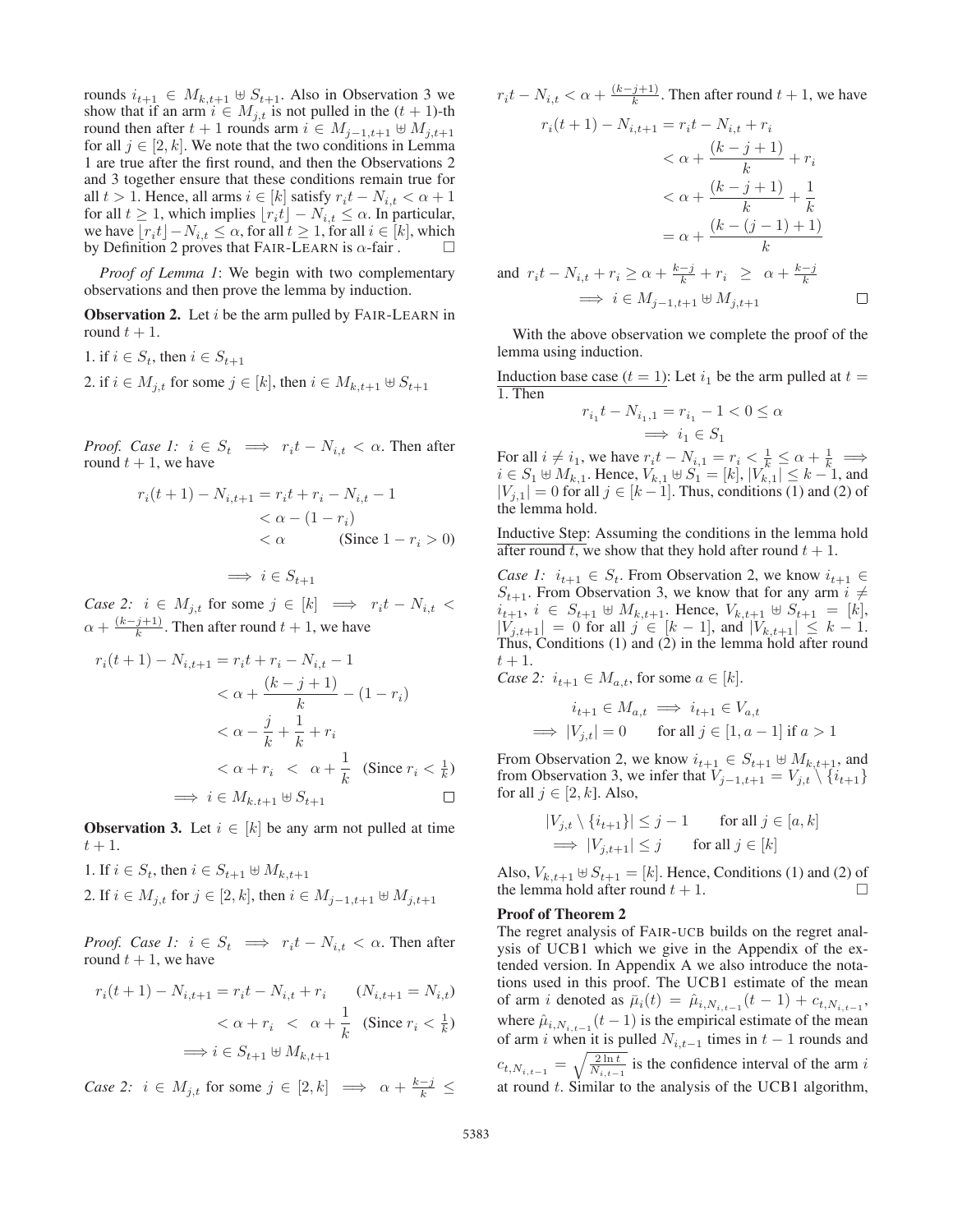

Figure 2: Cost of Fairness



Figure 3: r-Regret Guarantee

we upper bound the expected number of times a sub-optimal arm is pulled. We do this by considering two cases dependent on the number of times the sub-optimal arm is required to be pulled for satisfying its fairness constraint.

Case 1: Let 
$$
i \neq 1
$$
 and  $r_i \cdot T - \alpha \geq \frac{8 \ln T}{\Delta_i^2}$ . Then  
\n
$$
\mathbb{E}[N_{i,T}] \leq (r_i \cdot T - \alpha) + \sum_{t=1}^T \mathbb{1}\{i_t = i, N_{i,t-1} \geq r_i \cdot T - \alpha\}
$$
\n
$$
\leq (r_i \cdot T - \alpha)
$$
\n
$$
+ \sum_{t=1}^\infty \sum_{s_1=1}^t \sum_{s_i = r_i \cdot T - \alpha} \mathbb{1}\left\{\hat{\mu}_{1,s_1}(t) + c_{t,s_1} \leq \hat{\mu}_{1,s_i}(t) + c_{t,s_i}\right\}
$$
\n(Follows from Appendix A, Theorem 6)

Since  $r_i \cdot T - \alpha \ge \frac{8 \ln T}{\Delta_i^2}$ , it follows from the proof of Theorem 6 in Appendix A that  $\mathbb{E}[N_{i,T}] \leq r_i \cdot T - \alpha + \left(1 + \frac{\pi^2}{3}\right)$ . Hence,  $\mathbb{E}[N_{i,T}] - (r_i \cdot T - \alpha) \leq \left(1 + \frac{\pi^2}{3}\right).$ 

Case 2: Let  $i \neq 1$  and  $r_i \cdot T < \frac{8 \ln T}{\Delta_i^2}$ <br>Then the proof of Theorem 6 in Appendix A can be appropriately adapted to show that  $\mathbb{E}[N_{i,T}] \leq \frac{8 \ln T}{\Delta_i^2} +$  $\left(1+\frac{\pi^2}{3}\right)$ . Hence

$$
\mathbb{E}[N_{i,T}] - (r_i \cdot T - \alpha) \le \frac{8 \ln T}{\Delta_i^2} + \left(1 + \frac{\pi^2}{3}\right) - (r_i \cdot T - \alpha)
$$



Figure 4: Fairness Guarantee

Suppose  $S(T) = \left\{ i \in [k] \mid r_i \cdot T - \alpha < \frac{8 \ln T}{\Delta_i^2} \right\}$  . Then from the two cases discussed above, we can conclude that

$$
\mathcal{R}_{\text{FAIR-UCB}}^{r}(T) \leq \left(1 + \frac{\pi^{2}}{3}\right) \cdot \sum_{i \in [k]} \Delta_{i}
$$
\n
$$
+ \sum_{i \in S(T), i \neq 1} \Delta_{i} \cdot \left(\frac{8 \ln T}{\Delta_{i}^{2}} - \left(r_{i} \cdot T - \alpha\right)\right)
$$
\nHence,  $\mathcal{R}_{\text{FAIR-UCB}}^{r}(T) = O\left(\sum_{i \neq 1} \frac{\ln T}{\Delta_{i}}\right).$ 

Hence,  $\mathcal{R}_{\text{FAIR-UCB}}^r(T) = O(\sum_{i \neq 1} \frac{\ln T}{\Delta_i})$ 

### 6 Experimental Results

In this section we show the results of simulations that validate our theoretical findings. First, we represent the cost of fairness by showing the trade-off between regret and fairness with respect to the *unfairness tolerance* α. Second, we evaluate the performance of our algorithms in terms of r-Regret and fairness guarantee by comparing them with the algorithm by (Li, Liu, and Ji 2019), called Learning with Fairness Guarantee(LFG), as a baseline. Note that in Figure 3, cumulative regret is plotted on a logarithmic scale. The rationale behind the choice of instance parameters is discussed in the extended version of the paper.

#### Trade-off: Fairness vs. Regret

We consider the following FAIR-MAB instance:  $k = 10$ ,  $\mu_1 = 0.8$ , and  $\mu_i = \mu_1 - \Delta_i$ , where  $\Delta_i = 0.01i$ , and  $\mu_i = (0.05, 0.05, 0.05) \in [0, 1]^k$ . We show the results  $r = (0.05, 0.05, \dots, 0.05) \in [0, 1]^k$ . We show the results for  $T = 10^6$ . Figure 2 shows the trade off between regret in for  $T = 10^6$ . Figure 2 shows the trade-off between regret in terms of the conventional regret and maximum fairness vioterms of the conventional regret and maximum fairness violation equal to max<sub>i∈[k]</sub>r<sub>i</sub>t – N<sub>i,t</sub>, with respect to  $\alpha$ , and this in particular captures the *cost of fairness*. As can be seen, the regret decreases, and maximum fairness violation increases respectively as  $\alpha$  increases till a threshold for  $\alpha$  is reached. For values of  $\alpha$  less than this threshold the fairness constraints cause some sub-optimal arms to be pulled more than the number of times required to determine its mean reward with sufficient confidence. On the other hand, for values of  $\alpha$ more than this threshold, the regret reduces drastically, and we recover logarithmic regret as could be expected from the classical UCB1 algorithm. Note that the threshold for  $\alpha$  in this case is problem-dependent.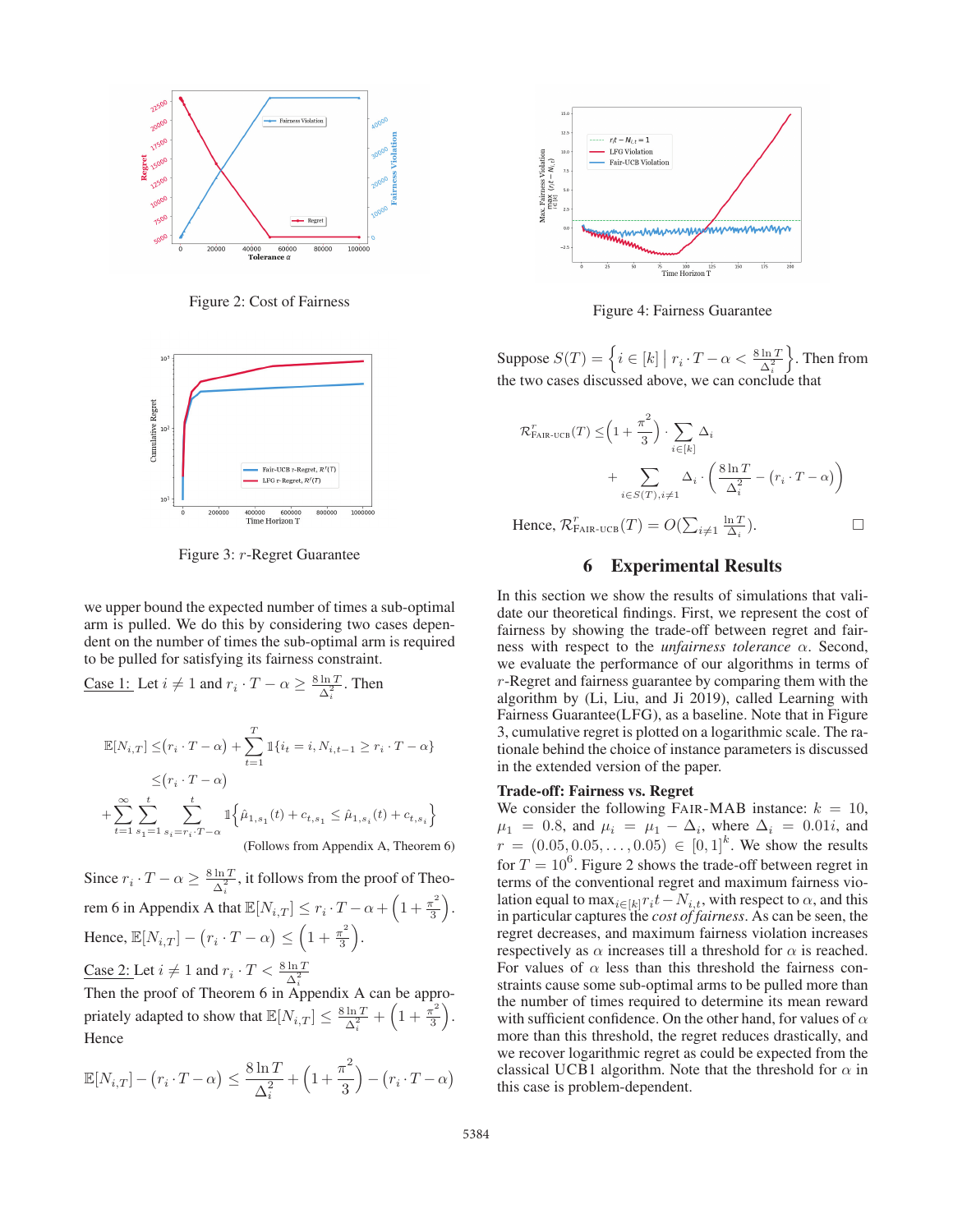Comparison: FAIR-UCB vs. LFG: The work closest to ours is the one by (Li, Liu, and Ji 2019) and their algorithm, which is called *Learning with Fairness Guarantee* (LFG), is used as a baseline in the following simulation results. The simulation parameters that we consider for comparing r-Regret are the same as in the previous instance. Figure 3 shows the plot of time vs. r-Regret for FAIR-UCB and LFG. Note that FAIR-UCB and LFG perform comparably in terms of the r-Regret suffered by the algorithm. Also, the simulation results validate our theoretical result of logarithmic r-Regret bound.

We next compare fairness guarantee of FAIR-UCB with that of LFG. We consider an instance with  $k = 3$ ,  $\mu =$  $(0.7, 0.5, 0.4), r = (0.2, 0.3, 0.25)$  and,  $\alpha = 0$ . Figure 4 shows the plot of time vs. maximum fairness violation. Observe that the fairness guarantee of FAIR-UCB holds uniformly over the time horizon  $T$ . Note that, though the fairness violation for LFG appears to be increasing, it does reduce at some point and go to zero which guarantees asymptotic fairness. To summarize, the simulation result reaffirm our theoretical guarantees for both fairness and r-Regret of FAIR-LEARN in general, and FAIR-UCB in particular.

## 7 Related Work

There has been a surge in research efforts aimed at ensuring fairness in decision making by machine learning algorithms such as classification algorithms (Agarwal et al. 2018; Narasimhan 2018; Zafar et al. 2017a; 2017b), regression algorithms (Berk et al. 2017; Rezaei et al. 2019), ranking and recommendation systems (Singh and Joachims 2019; Beutel et al. 2019; Singh and Joachims 2018; Celis, Straszak, and Vishnoi 2017; Zehlike et al. 2017), etc. This is true even in the context of online learning, particularly in the MAB setting. We state these relevant works below.

(Joseph et al. 2016) propose a variant of the UCB algorithm that ensures what they call meritocratic fairness i.e. an arm is never preferred over a better arm irrespective of the algorithm's confidence over the mean reward of each arm. This guarantees individual fairness (see (Dwork et al. 2012)) for each arm while achieving efficiency in terms of sublinear regret. The work by (Liu et al. 2017) aims at ensuring "treatment equality", wherein similar individuals are treated similarly. (Gillen et al. 2018) consider individual fairness guarantees with respect to an unknown fairness metric.

The papers discussed above combine the conventional goal of maximizing cumulative reward with that of simultaneously satisfying some additional constraints. MAB problem with other added constraints have been considered. For example, (Badanidiyuru, Kleinberg, and Slivkins 2013; Immorlica et al. 2018) study the MAB with knapsack constraints, where the number of times that a particular arm can be pulled is limited by some budget. The works of (Xia et al. 2015; Amin et al. 2012; Tran-Thanh et al. 2014) consider the MAB problem in which there is some cost associated with pulling each arm, and the learner has a fixed budget. The work by (Lattimore, Crammer, and Szepesvári 2014; 2015; Talebi and Proutiere 2018) investigates bandit optimization problems with resource allocation constraints.

**Comparison with (Li, Liu, and Ji 2019)**: In addition to proving a  $O(\sqrt{T \ln T})$  distribution-free *r*-Regret bound as<br>in (Li Liu and Ii 2019) we show a  $O(\ln T)$  *r*-Regret bound in (Li, Liu, and Ji 2019), we show a  $O(\ln T)$  r-Regret bound with finer dependence on the instance parameters. Our fairness guarantee holds uniformly over time and hence is much stronger than the asymptotic fairness guarantee of LFG. Moreover, as our fairness guarantee is independent of the learning algorithm used in FAIR-LEARN, it holds for the setting considered in (Li, Liu, and Ji 2019).

Comparison with (Celis et al. 2018): A recent work by (Celis et al. 2018) considers a personalized news feed setting, where at any time  $t$ , for a given context (user), the arm (i.e. ad to be displayed) is sampled from a distribution  $p<sup>t</sup>$  over the set [k] of arms (ads) and fairness is achieved by ensuring a pre-specified probability mass on each arm which restricts the allowable set of distributions to a subset of the simplex. The algorithm in (Celis et al. 2018) when applied to the classical stochastic multi-armed bandit setting considered by us, ensures any-time fairness only in *expectation* over the random pulls of arms by the algorithm. In contrast, our algorithm (Theorem 1) provides much stronger deterministic any-time fairness guarantee. Further, we also provide an explicit trade-off (in terms of the unfairness tolerance  $\alpha$ ), between fairness and regret. Also, the computational overhead of our algorithm is just  $O(1)$ , whereas the algorithms in (Celis et al. 2018) need to solve LPs in each round. We also note that our model can directly be adapted to capture the setting in (Celis et al. 2018).

## 8 Discussion and Future Work

The constraints considered in this paper capture fairness by guaranteeing a minimum fraction of pulls to each arm at all times. There are many situations where such fairness constraints are indispensable, and in such cases the r-Regret notion compares the expected loss of any online algorithm with the expected loss of an optimal algorithm that also satisfies such fairness constraints. An important feature of our proposed meta algorithm FAIR-LEARN is the uniform time fairness guarantee that it provides independent of the learning algorithm used. We also elucidate the cost of satisfying such fairness constraints by evaluating the trade-off between the conventional regret and fairness in terms of an unfairness tolerance parameter. Several notions of fairness such as disparate impact, statistical parity, equalized odds, etc. (Barocas, Hardt, and Narayanan 2018) are extensively studied in literature. Incorporating such fairness notions in online learning framework, as done by (Blum et al. 2018; Blum and Lykouris 2019; Bechavod et al. 2019), is an exciting future direction.

### Acknowledgement

We thank Prof. Siddharth Barman for useful insights and helping us improve the presentation of the paper. We also